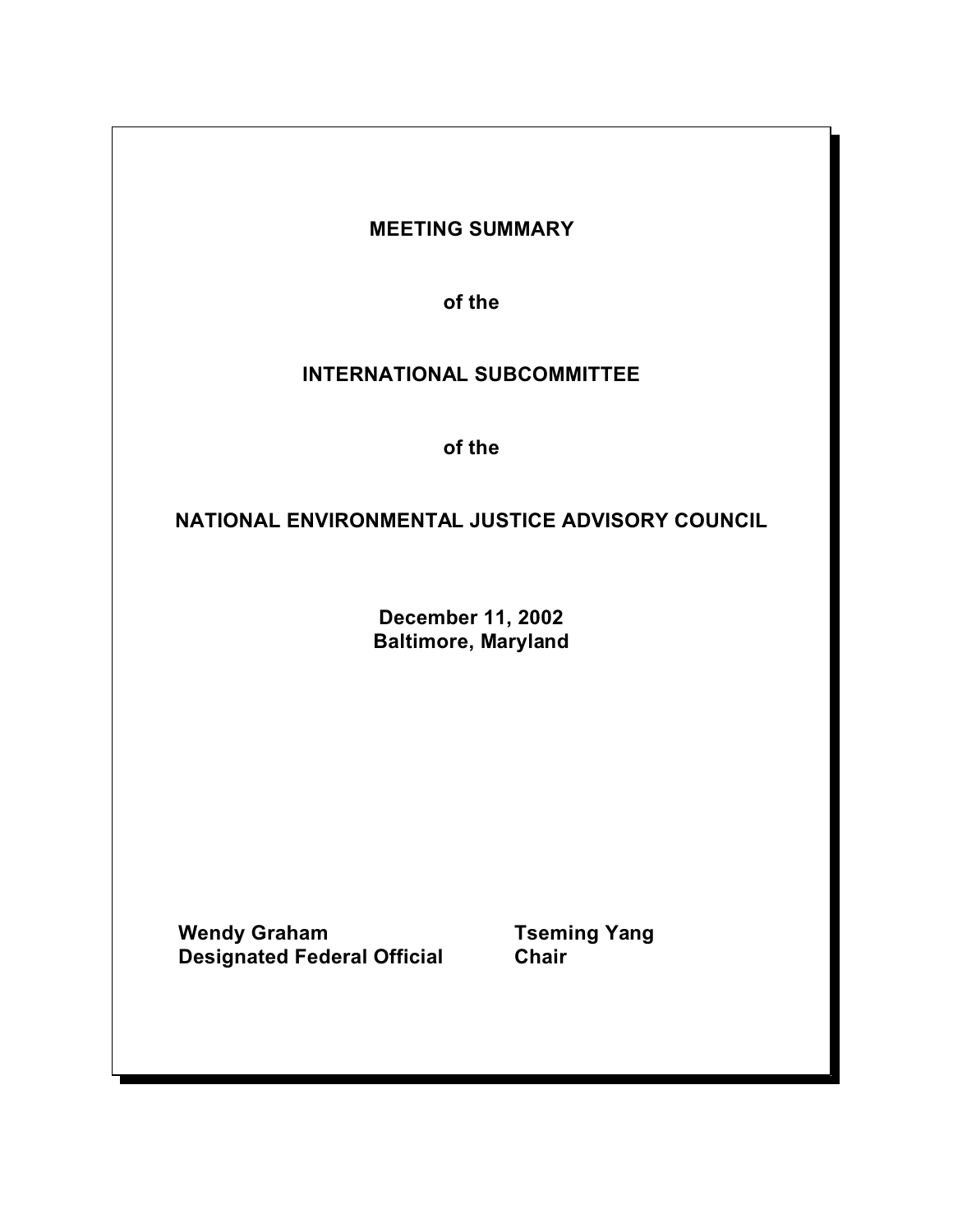#### *CHAPTER SEVEN MEETING OF THE INTERNATIONAL SUBCOMMITTEE*

#### **1.0 INTRODUCTION**

The International Subcomm ittee of the National Environmental Justice Advisory Council (NEJAC) conducted a one-day meeting on Wednesday, December 11, 2002, during a four-day meeting of the NEJAC in Baltimore, Maryland. Mr. Tseming Yang, Vermont Law School, continues to serve as chair of the subcommittee. Ms. Wendy Graham, U.S. Environmental Protection Agency (EPA) Office of International Activities (OIA), continues to serve as the Designated Federal Official (DFO) for the subcomm ittee. Mr. Jose Bravo, Just Transition Alliance, a former mem ber of the International Subcomm ittee, attended the meeting as proxy for Mr. Cesar Luna, Border Environmental Justice Campaign, who as unable to attend. Exhibit 7-1 identifies the subcommittee mem bers who attended the meeting and the members who were unable to attend.

This chapter, which summ arizes the deliberations of the International Subcom mittee, is organized in five sections, including this *Introduction*. Section 2.0, 5.0, *Activities of the Subcommittee*, presents items identified by the mem bers to facilitate a beneficial relationship between the subcomm ittee and EPA OIA. Section 3.0, *Discussion of Corporate Responsibility*, summ arizes the discussion about the corporate responsibility of United States-based multinational corporations to comply with the health, safety, and environmental laws and regulations of the foreign countries. Section 4.0, *Presentations and Reports*, presents an overview of presentations and reports about topics other than corporate responsibility and includes a summ ary of relevant questions and comm ents from the subcomm ittee mem bers. Section Section 5.0, *Significant Action Items*, sum marizes the significant action items adopted by the subcommittee.

### **2.0 ACTIVITIES OF THE SUBCOMM ITTEE**

Mr. Yang described the subcommittee's accomplishments during the past year, including:

- Its work with the Amazon Alliance on Plan Columbia, a group examining at the effects of eradication of coca crops in Colombia
- Its completion of the Draft Report on the

International Roundtable on Environmental Justice on the United States-Mexico Border, August 1999, National City, California, which had been submitted to the Executive Council for review and approval

The work of Mr. Philip L. Hillman, Polaroid Corporation and mem ber of the subcomm ittee, in preparation for the discussion about international corporate responsibility. See Section 3.0 of this chapter for a summ ary of that discussion.

Mr. Yang stated that although the next complete meeting of the NEJAC is not scheduled to occur until April 2004, the subcomm ittee should attempt to meet prior to that date He suggested that the subcomm ittee meeting be convened in a city such as San Diego, California, or El Paso, Texas that is located near the United States-Mexico border.

Mr. Yang pointed out that the items to be discussed during the current meeting of the subcommittee reflect the priorities outlined in the International Subcomm ittee Strategic Plan that recently had been revised. Pointing to Goal 6 of the Strategic Plan, Mr. Yang suggested that the relationship between environmental justice and the work of the various international agencies is important and should be actively engaged by EPA. Exhibit 7-2 presents the text of that goal.

### **Exhibit 7-1**

### **INTERNATIONAL SUBCOMMITTEE**

**Members Who Attended the Meeting December 11, 2002** 

> Mr. Tseming Yang, **Chair**  Ms. Wendy Graham, **DFO**

Mr. Jose Bravo, *proxy for Mr. Cesar Luna*  Mr. Larry Charles Ms. Carmen Gonzalez Ms. Dianne Wilkins

#### **Members Who Were Unable To Attend**

Mr. Philip L. Hillman Mr. Cesar Luna Mr. Jose Matus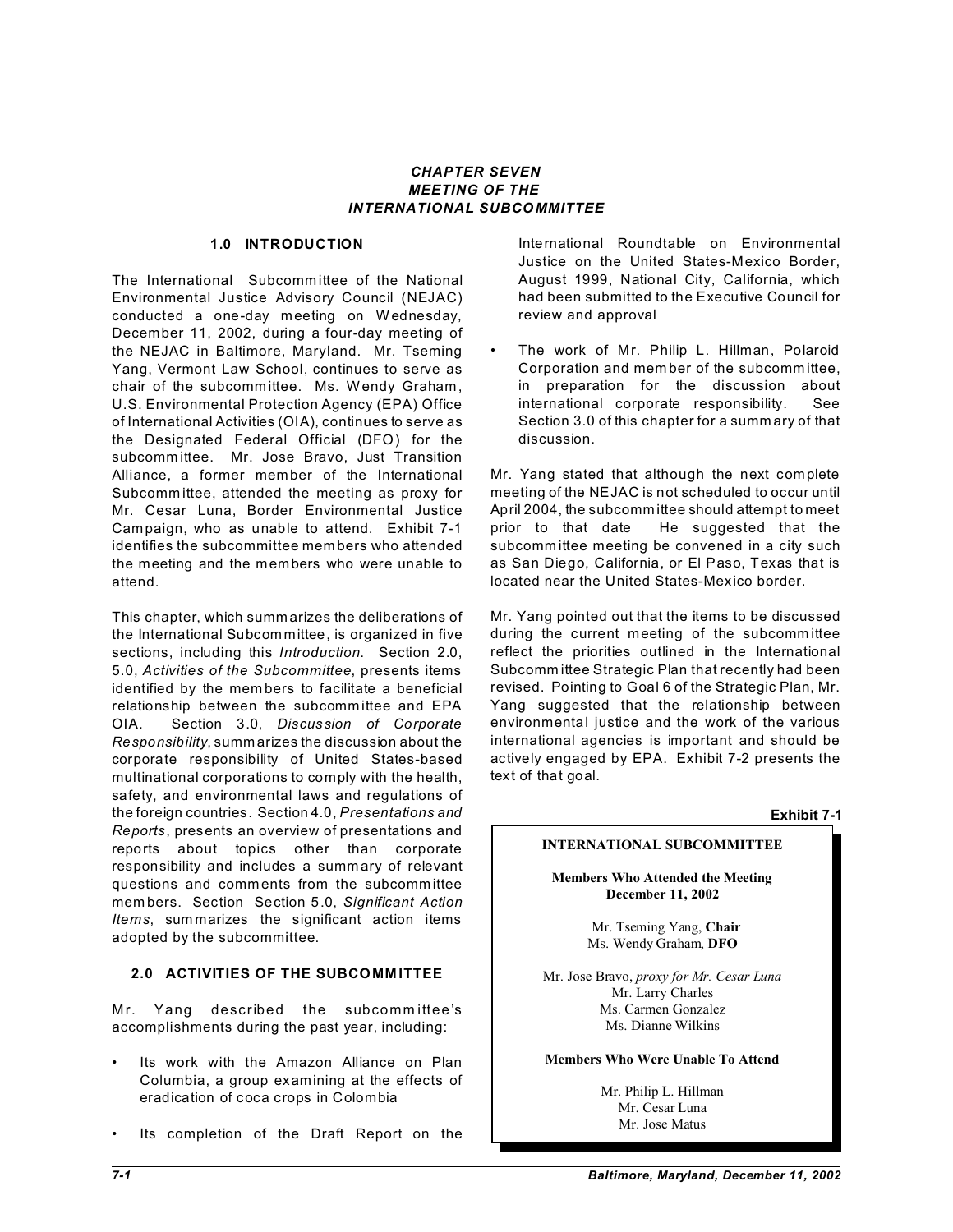#### **Exhibit 7-2**

#### **INTERNATIONAL SUBCOMMITTEE STRATEGIC PLAN Goal 6**

Engage in further discussion with OIA about the subcommittees's work on the accountability of:

- The Commission for Environmental Cooperation (CEC), the Border Environmental Cooperation Commission (BECC), the North American Development (NAD) Bank, and the International Boundaries and Waters Commission
- International environmental institutions such as the United Nations Environmental Program and other treaty organizations
- Foreign policy-oriented federal agencies and entities

Mr. Jerry Clifford, Deputy Assistant Administrator, EPA OIA responded that the Commission for Environmental Cooperation (CEC) is overseen by an advisory com mittee; adding that he did not think it would be helpful for the International subcomm ittee to assist with that advisory comm ittee's processes. However, he stated, the Border Environmental Cooperation Commission (BECC) and the North American Developm ent (NAD) Bank do not have effective advisory com mittees. Reporting that there is a plan to restructure the BECC and the NAD Bank to work under the same advisory board, Mr. Clifford stated he would like to see a citizen advisory position added to that new board. Mr. Clifford suggested that he would like to use the existing Good Neighbor Board in that capacity.

Commenting about the subcom mittee's continuing concerns about U.S. international trade policies and the U.S. Department of State, Mr. Clifford recommended the subcommittee provide advice about environmental justice through the Trade and Environment Policy Advisory Committee (TEPAC), a federal advisory comm ittee jointly administered by EPA and the United States Trade Representative (USTR). Mr. Clifford stated that through its role as an advisory body to OIA, the NEJAC could provide recomm endations about how OIA could challenge TEPAC to engage in environmental justice issues.

The subcom mittee members agreed to meet with TEPAC via a teleconference call to provide recomm endations about environm ental justice as it relates to international trade. Ms. Carmen Gonzalez, Seattle University School of Law and mem ber of the subcomm ittee, pointed out that the NEJAC is unique

among advisory councils in that it also serves as a conduit between environm ental justice grassroots organizations and EPA. Mr. Clifford encouraged the subcomm ittee to continue to bring such issues as the aerial eradication of coca crops in Colombia to the attention of EPA.

### **3.0 DISCUSSION ABOUT INTERNATIONAL CORPORATE RESPONSIBILITY – THE M ORAL DILEMMA**

This section sum marizes the subcom mittee's discussion about how to encourage the responsibility of United States-based multinational corporations to comply with the health, safety, and environmental laws and regulations of the foreign countries in which they operate. The discussion also examined whether such corporations were required to m aintain the standards they employ to operate their facilities located in the United States. Various perspectives were offered by representatives of an advocacy organization, a corporation, and the EPA.

Mr. Yang introduced the discussion by stating that there is a perceived disconnect between economic and financial policy and environmental responsibility in developing countries. He noted that United States-based multinational corporations have moved their production operations to foreign countries, typically developing countries, where there are weak environmental regulations or poor enforcement of the health, safety, and environmental standards that must be met in the United States. The subcomm ittee is concerned about international environmental responsibility, he explained, particularly as it relates to transboundary issues in the United States-Mexico border area and shipm ents of hazardous waste from the United States to South Africa. Mr. Yang summ arized his remarks by reading the following statement prepared by Mr. Hillman:

*"The goal of the International Subcommittee is to develop best practices and identify strategies that can be used by government and non-government organizations to challenge and influence United States multinational corporate behavior. We want to develop a method that would encourage companies to take the 'high road' and become better global citizens.' "* 

Drawing a connection between international corporate environmental responsibility and pollution prevention (the policy issue being discussed during the current meeting of the NEJAC), Ms. Dianne W ilkins, Bullock Mem orial Association and mem ber of the subcommittee, stated her belief that in the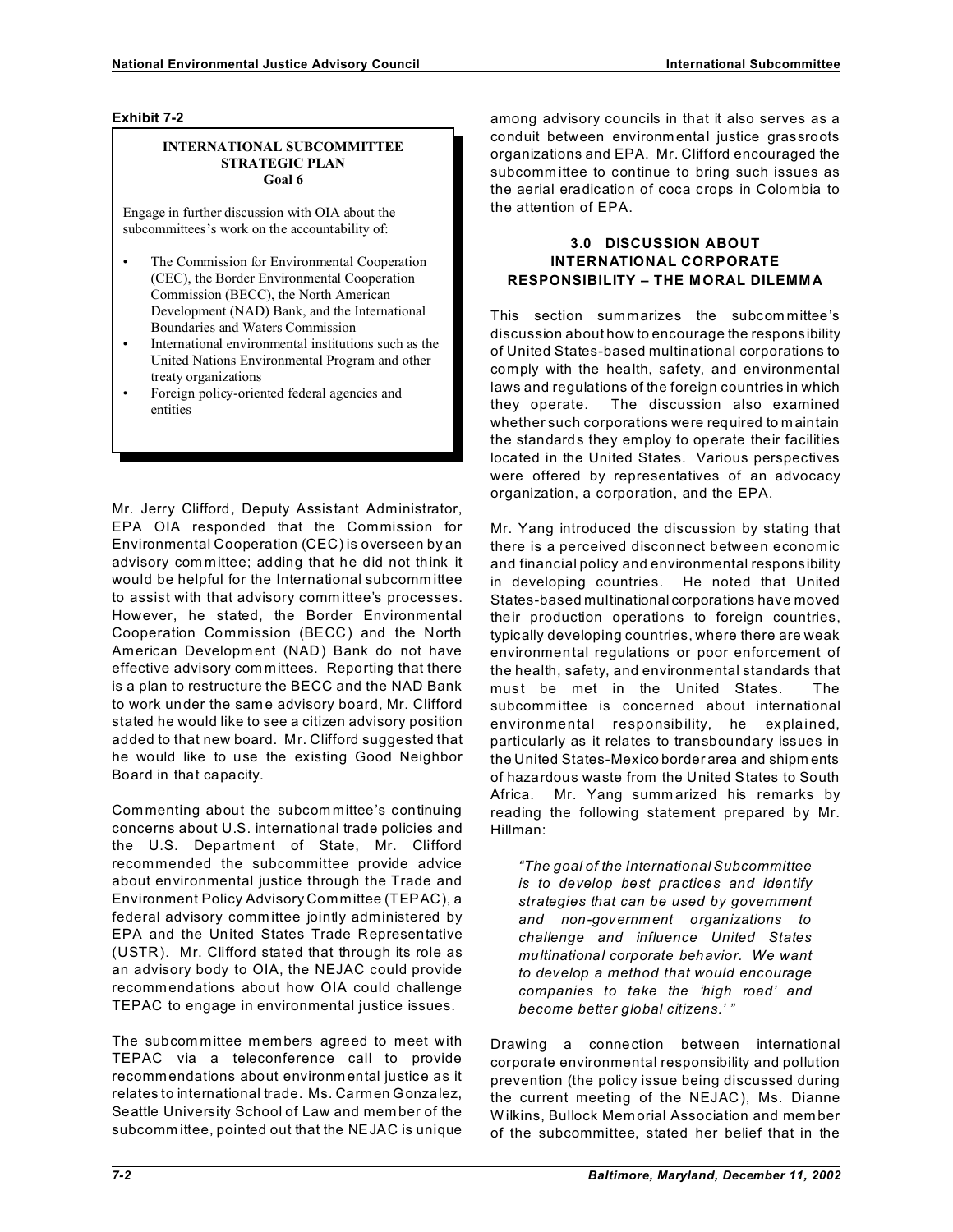United States many corporations consider pollution prevention to be a voluntary effort. For the many United States-based multinational corporations operating in locations outside the United States, that perception is "more than voluntary," she asserted; explaining that those corporations operate as if they do not have to be proactive about pollution prevention. She emphasized the importance of international pollution prevention efforts because "pollution does not know boundaries."

The presentations are described below, as well as a summary of the relevant questions and comm ents of the subcommittee.

### **3.1 Coalition for Environmentally Responsible Economies**

Ms. Debra Hall, Coalition for Environm entally Responsible Economies (CERES), opened her presentation about international corporate responsibility by stating that the discussion would examine the complexities of corporate responsibility, address moral dilemm as and managem ent challenges, and link pollution prevention to sustainability and a "systems approach" by highlighting corporate best practices. For companies, she stated, there are values for "doing the right thing," and a company's values must be consistent with its management approach.

Ms. Hall then provided background inform ation about CERES. She described CERES as a coalition of more than 80 environmental, religious, labor, and public interest groups as well as investors representing more than \$300 billion in invested capital. The coalition was established in response to the 1989 Exxon oil spill in Alaska. Its members include a network of more than 65 corporate endorsers representing diverse industries and businesses, she said. Ms. Hall explained that the members of CERES advocate an innovative, practical approach to advancing corporate accountability through public reporting and stakeholder engagement. She reported that the coalition had developed the CERES Principles, a 10-point code of environmental conduct that its mem bers have endorsed:

- Protection of the biosphere
- Sustainable use of natural resources
- Reduction and [safe and responsible] disposal of wastes
- Energy conservation
- **Risk reduction**
- Safe products and services
- Environmental restoration
- Informing the public
- Management commitment
- Audits and reports

CERES has promoted standardized environmental reporting since its formation in 1989, Ms. Hall continued, noting that CERES has helped turn corporate environmental disclosure into a routine part of business behavior. In 1997, she said, CERES launched the Global Reporting Initiative (GRI), an international effort to create a comm on framework for reporting the economic, environm ental, and social impacts of corporate activity. Ms. Hall noted that the GRI Sustainability Reporting Guidelines are a widely accepted standard for corporate sustainability reporting worldwide. Companies that have endorsed the CERES Principles are obliged to report annually on their environmental performance, she said. In 2002, GRI became an independent institution whose mission is to develop and dissem inate globally applicable sustainability reporting guidelines, she said.

Mr. Bravo then asked about CERES' position on environmental justice and whether environmental justice is integrated into the coalition's work. Ms. Hall replied that CERES is an environm entally focused coalition that is concerned about sustainability and social responsibility issues but that it does not specifically spell out environmental justice as part of its principles.

# **3.2 DuPont Company**

Mr. Ed Mongan, DuPont Company (DuPont), described DuPont as a multinational chem ical com pany in which corporate responsibility is part of the culture. He then presented an overview of DuPont's com mitment to corporate responsibility. In the 1980s, he said, when it became apparent that environmental issues such as ozone depletion and global warming were "not just local but global in scope," DuPont began making changes involving environmental corporate responsibility. DuPont now has an environm ental policy board that focuses on the broader issues of global impacts, including those related to environmental impacts, worker safety, and product stewardship.

Mr. Mongan then shared his personal experience involving pollution prevention and DuPont's supply chain relationship with the automobile industry. He began by explaining that DuPont Canada's Performance Coatings had initiated a partnership with Ford Motor Company's Oakville, Ontario, automotive assembly plant. The resulting financial contract was based on the number of cars painted rather than the historical metric of gallons of paint used, he said. DuPont applied its extensive know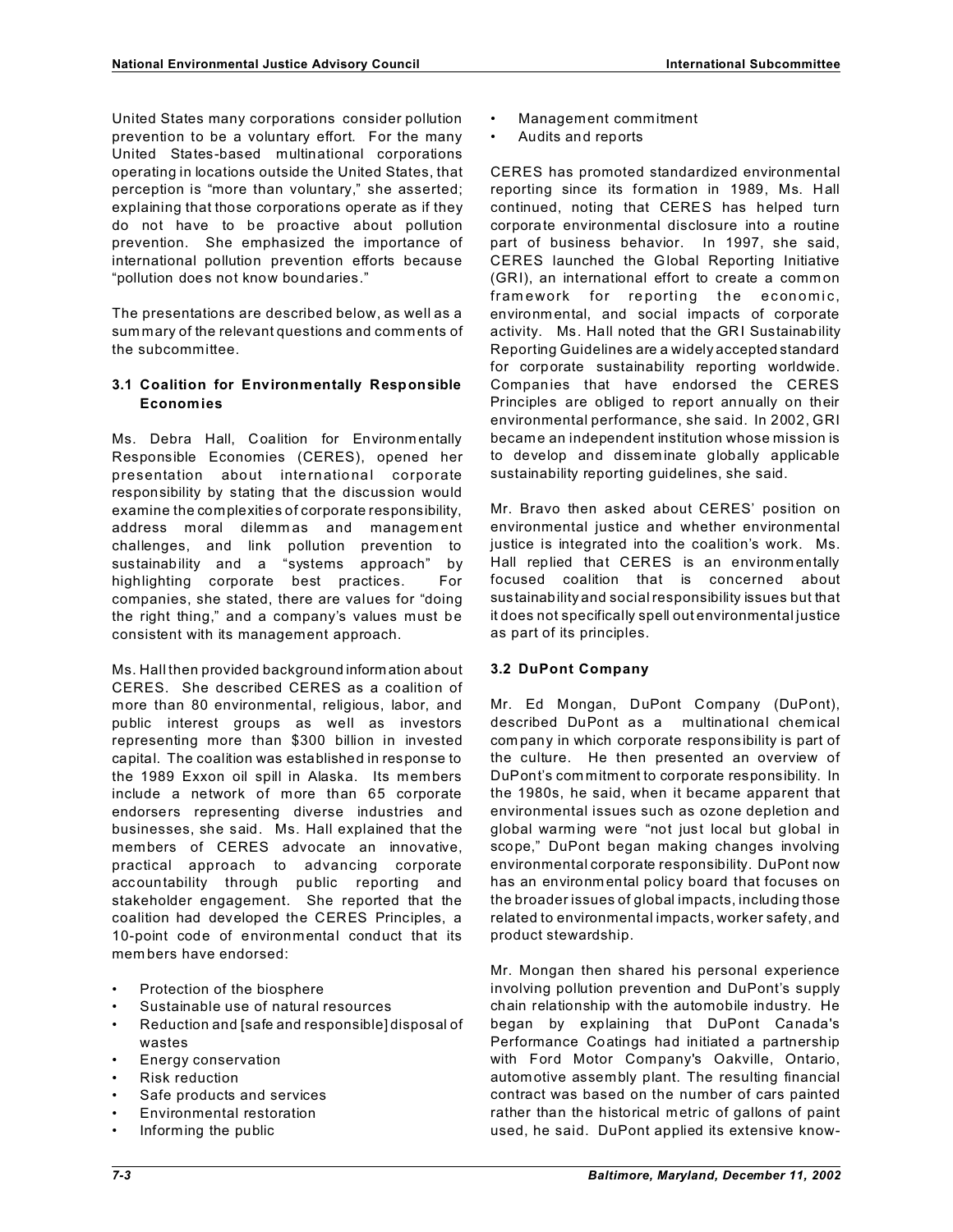how in paint application technology to Ford's painting operations, he continued, noting that as a result, paint application efficiency improved greatly; less paint was used; volatile organic emissions from the plant were lowered by 50 percent over a four year period; and Ford Motor Company's costs related to painting operations dropped by alm ost 35 percent. The improved efficiency also created significant value for DuPont, more than offsetting the reduction in gallons of paint sold, he said.

Mr. Mongan mentioned that DuPont interacts with its competitors, including the Dow Chemical Company, to discuss the process for benchmarking pollution prevention and "sustainable systems" performance across a company or industry and to share best practices. He added that among the industry, there is a fair level of comfort with the sharing of environm ental inform ation.

Mr. Mongan continued by describing DuPont's experience with stakeholder engagement and involvement. He stated that DuPont has established a community advisory panel or similar interaction process for almost every DuPont facility around the world. Such stakeholder engagement has increased corporate transparency and comm unication between a facility and the local comm unities and, in most cases, has helped to forge a relationship of trust and mutual respect, he said. Mr. Mongan added that in foreign countries, stakeholder involvement has proven to be more challenging, in part because governm ents in those countries often discourage interaction between the company and stakeholders. DuPont does not track stakeholder involvem ent in its environmental database, Mr. Mongan explained, noting that stakeholder engagement has led DuPont to develop the following corporate statement on sustainable growth: "to increase the value of goods and products to society while decreasing their environmental footprint." Ms. Wilkins suggested that DuPont share its experience in stakeholder involvement with other companies.

Ms. Gonzalez asked whether any government regulations, such as limits to chlorofluorocarbons, had pushed DuPont into developing environmental policies. Mr. Mongan replied that they had and that DuPont felt it was better to cooperate with the limits than to oppose them. Ms. Wilkins added that the development of the Toxic Release Inventory (TRI), an EPA database containing information available to the public about toxic chemical releases and other waste managem ent activities, spurred many companies to begin revising their environmental policies and practices. Mr. Mongan replied that DuPont once topped the TRI listing of toxic chemical releases, mostly because of its deep well injection of Mr. Mongan explained that in the late 1980s, when public opinion polls had ranked DuPont low, DuPont's Chief Executive Officer (CEO) had challenged the company to push corporate environmental policy as a company priority. He said that the CEO had set company goals for emission reductions, pollution prevention, and a reduction in the use of deep well injection of hazardous was te. Those goals, Mr. Mongan continued, led to the development of a corporate environmental plan that includes a database through which DuPont facilities can track their wastes, emissions and consumption of energy and water. DuPont began to report internally on the progress corporate environmental goals, which drove the individual facilities and associated business units to im prove their performance, he continued. Those reports identified where cost savings had occurred as a result of pollution prevention and reductions in emissions and waste, as well as where deficiencies were occurring.

Mr. Bravo asked whether the information contained in the reports is available to the public or EPA. Mr. Mongan replied that the information is not available to parties outside the com pany.

Ms. W ilkins stated that there must be a comm itment from top management in a company for pollution prevention to be successful. Lower-level employees need the direction and comm itment of managem ent to implement pollution prevention, she stated. She added that pollution prevention can create cost savings for companies but that in her experience, there are often problems with quantifying savings and conducting accurate benefit analyses. Ms. W ilkins stated many companies can experience cost-savings from implementing low-cost or no-cost pollution prevention projects. Mr. Mongan added that a company also can pursue "the low-hanging fruit" (those pollution prevention objectives that are easiest to meet) and the associated cost savings can be used to fund future projects.

Mr. Larry Charles, ONE/CHANE, Inc. and a mem ber of the subcommittee, added that corporate environmental responsibility contributes to corporate competitiveness because such responsibility becomes part of the performance appraisal for business sectors. Mr. Mongan agreed and said that DuPont is determined not to be the number one polluter among chemical companies. DuPont has a companywide standard that each division within the company has a goal of zero waste generation and zero emissions, he said, adding that each division is expected to implement the best technology available, giving priority to technologies that lim it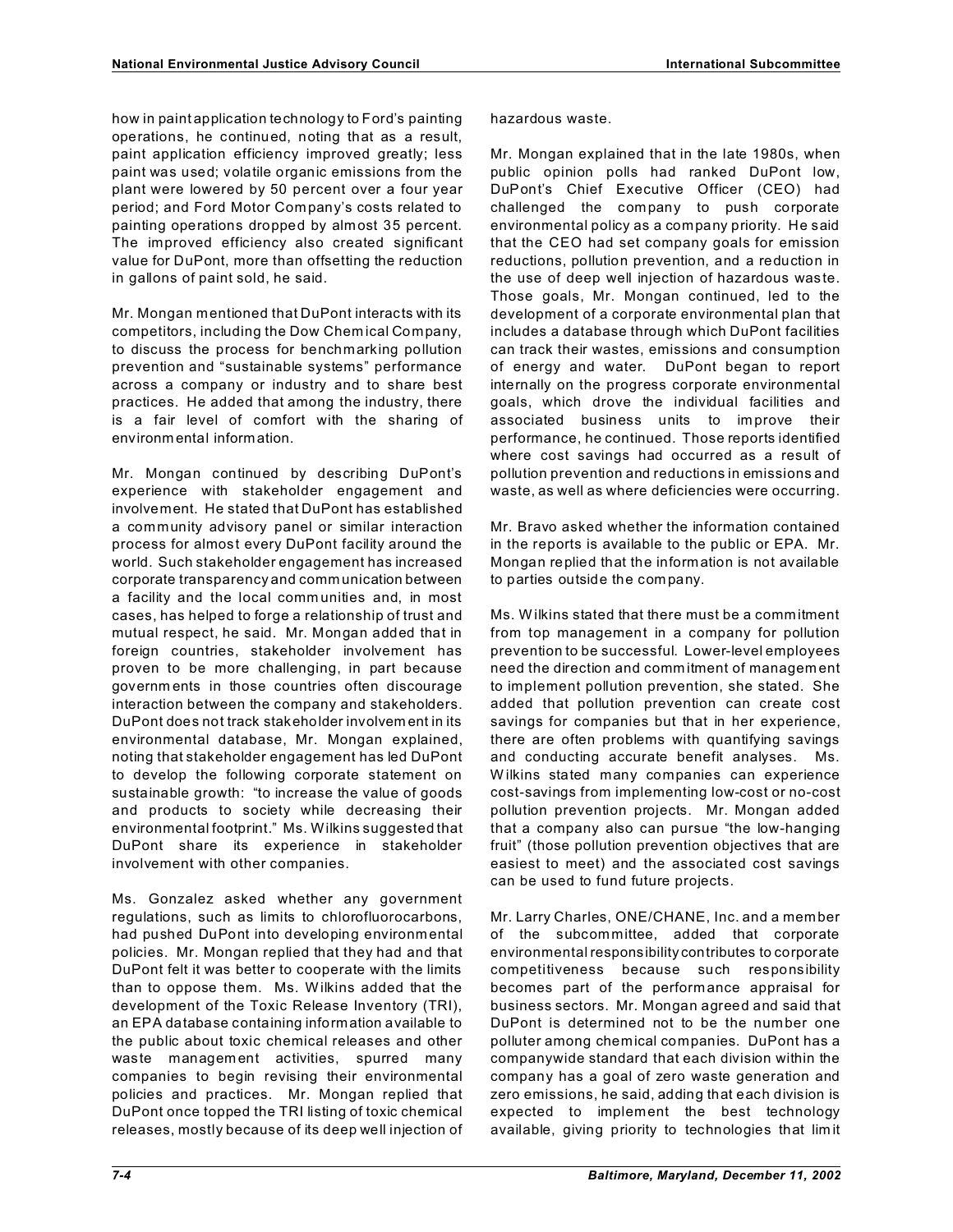potential risk to human health or the environment.

Mr. Bravo asked whether DuPont had considered whether the transportation of goods could be conducted in a "sustainable manner." Mr. Mongan replied that although DuPont manufactures many products in large volumes to be used locally rather than shipped, he suspects that DuPont may ship some products between the United States and Mexico.

Mr. Bravo also asked whether DuPont looks at violations of human rights in foreign countries where it does business. Mr. Mongan replied that this subject is outside of his environmental expertise and that he could not provide an accurate answer. Mr. Bravo added that the mem bers of the subcomm ittee do not separate human rights issues from environmental issues.

Mr. Charles asked whether Mr. Mongan had suggestions for encouraging other companies to use recomm ended best practices and tools for environmental . Mr. Mongan stated that engaging the companies is a challenge but that management changes are effective. Mr. Charles also asked whether DuPont has a statement of principles about environm ental stewardship. Mr. Mongan answered that DuPont does have a commitment to safety, health, and the environment, explaining that although DuPont is not an endorsing mem ber of CERES, it does evaluate itself against the performance of other firms that participate in that organization. Mr. Mongan then provided DuPont's web site address, <*http://www.dupont.com*>, which contains additional information about its environmental program.

W ith regard to motivating multinational com panies to be environm entally responsible, Mr. Yang asked Mr. Mongan what motivated DuPont to pursue internal environmental standards. Mr. Mongan stated that the founder of the company had been an advocate of worker safety who recognized that efforts to improve safety resulted in improved environmental performance.

Mr. Charles asked whether Mr. Mongan believed if DuPont's view of corporate responsibility is being embraced by other companies. Mr. Mongan replied that he did believe that others were embracing that philosophy.

### **3.3 Recent Efforts by EPA OIA**

Ms. Suzanne Giannini Spohn, EPA OIA, Office of Technology Cooperation and Assistance, began by describing OIA's efforts to prom ote internationally, standards for pollution prevention and environmental sustainability. She stated that the mission of OIA is to cultivate capacity-building (the development of an organization's core skills and capabilities, such as leadership, management, financial, programming, and evaluation, to build that organization's effectiveness and sustainability) for environmental protection. OIA works with governments and companies to foster such capacity-building, she said. She then provided brief exam ples of projects conducted in Thailand and China with United Statesbased companies that have operations in those countries.

Ms. Giannini Spohn stated that many international locales need investments from private resources because the public sector cannot fund investments that address environmental quality. She noted that as United States-based companies adapt domestic environmental standards to the foreign countries in which they operate, foreign governments are able to see improvements to local environments and how such standards can be applied within the context of local laws. She stated that it is not realistic to expect a company to compete in an economic environment where it is seen as a bad corporate citizen. She pointed out that countries often have environmental laws and regulations in place but there is a lack of or poor enforcement of such laws. The reasons for this situation, she said, includes limited resources and the dilemma created when workers are displaced when enforcement actions result in plant shutdowns.

Mr. Charles asserted that for many United Statesbased corporations, profit is the only motive and companies must see a competitive advantage to achieve corporate environm ental responsibility. Ms. Giannini Spohn replied that environmental costs often are not factored into the cost model for the development of products and that when operations are shut down for irresponsible environmental activity, often the workers bear the burden in the form of layoffs or termination. Many international companies do not see it as cost-effective to use natural resources efficiently; some firms actually receive government subsidies for resource extraction and water and energy usage, she explained. Such companies would rather increase sales and decrease costs than implement environmentally responsible practices, she noted. Ms. W ilkins stated that corporations need to consider pollution prevention and environmental justice jointly, not as separate issues.

Mr. Bravo stated that one problem with promoting environmental justice has been the dilemm a posed when comm unities are made to choose between remaining silent about concerns about pollution caused by their employer and jeopardizing their jobs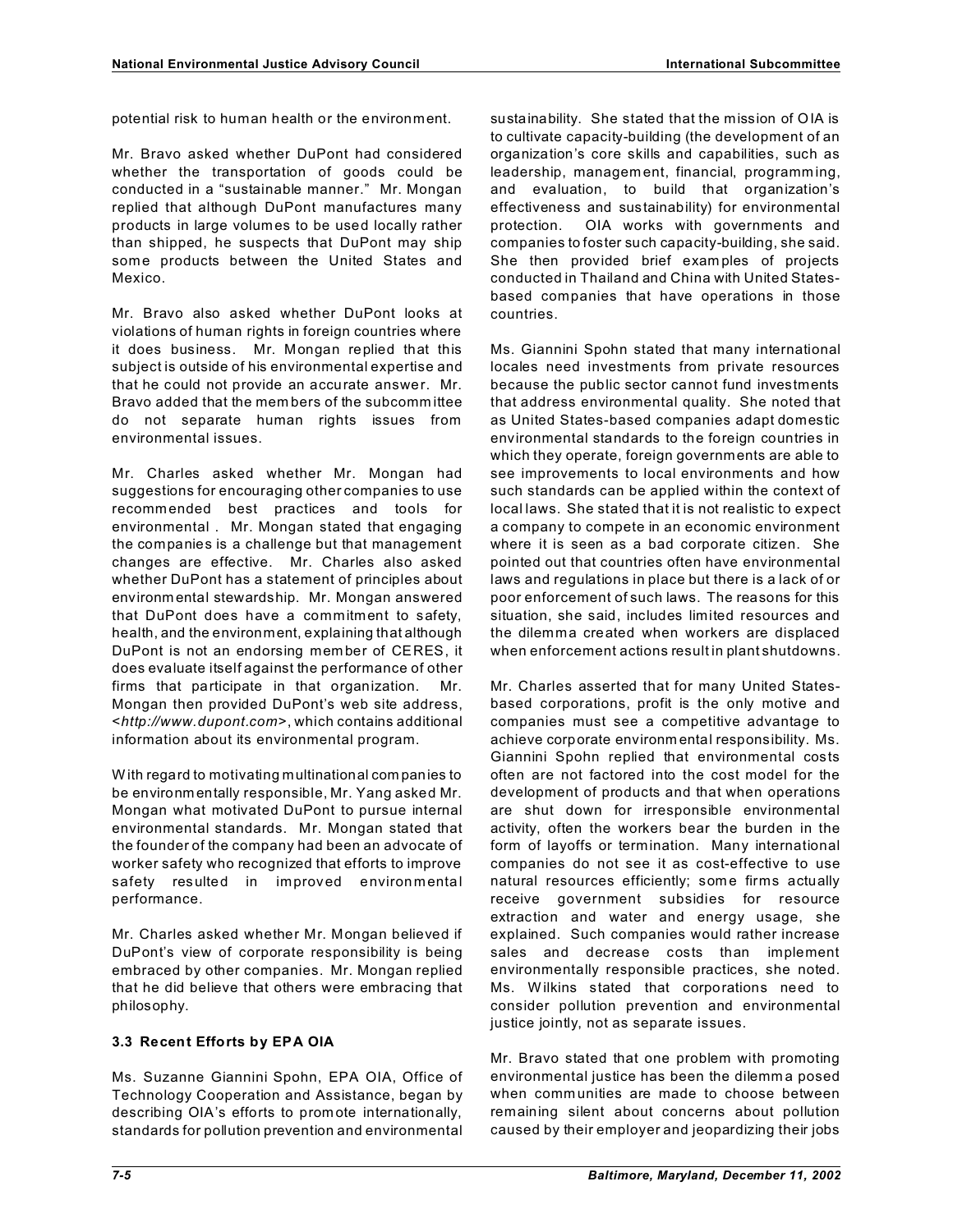when calling for employers to address polluting the environment in which residents live and work. Communities must choose between jobs or the environm ent, he said. He stated that he does not support sacrificing public health for employment, nor does he consider the choice of jobs over the environment as an "either/or" dilemma. Mr. Bravo added that existing zoning policies add to this dilemm a when polluters operate in residential areas but whose activities are tolerated because the firms provide jobs for local residents. He pointed to the worker displacement that had led to the development of the maquiladora industry along the United States-Mexico border as an exam ple of what can happen if the problem is not addressed.

Mr. Chris Herman, EPA OIA, stated that trade agreements should be designed to "level the environmental playing field" for multinational companies of all sizes. He stated that the failure to prom ote environmental stewardship often does not lie with the inability of small- or medium-sized companies to comply with environmental regulations but rather the problem lies with the those governm ents that perceive changes in market competition as barriers to trade. Mr. Herman added that one way to protect a society's ability to change corporate behavior and prom ote innovate corporate mechanisms is to develop appropriate trade rules and that this is a process that already should have begun.

### **3.4 Tools for Change in Corporate Responsibility**

Ms. Hall described the following tools for change in corporate responsibility:

- Stakeholder dialogue
- Reporting
- Investor activism
- Partnerships
- Technical assistance
- Funding

She also explained that GRI, an independent global institution, is developing a "generally accepted framework" for sustainability reporting. Ms. Hall stated that GRI has created Sustainability Reporting Guidelines that are available at <*http://www.globareporting.org*>. The goal of the Sustainability Reporting Guidelines, she continued, is to enable com panies and other organizations to prepare com parable reports about economic, environm ental, and social indicators. The guidelines also describe reporting principles that detail how to address the life cycle of products, she added, noting that GRI also plans to begin development of facility reporting guidelines.

As an action item for the subcommittee, Mr. Charles suggested the development of a set of principles for United States-based multinational corporations to use as tools to address what he termed "the corporate environmental responsibilitydilemm a." He said he envisioned the proposed principles as a product that could positively influence "people's lives in areas are impacted negatively by United Statesbased multinational corporations." He further suggested that the subcom mittee obtain the support of the NEJAC for the development of the principles.

Ms. Hall then introduced Ms. Leslie G. Fields, Friends of the Earth and member of the NEJAC W aste and Facility Siting Subcommittee. Ms. Fields described the efforts of her organization to prom ote international right-to-know standards. Noting that United States companies operating abroad are not required to disclose information about their international operations that they are required to disclose about its domestic operations, she stated that this lack of disclosure has resulted in environm ental, labor, and human rights abuses. Such abuses have given rise to public distrust of the United States among com munities around the world, she said.

Ms. Gonzalez raised a concern that multinational corporations learn to work with local comm unities when addressing environm ental, health, and safety issues. She added that when discussing trade rules and funding options, corporations also should consider the concerns and needs of local comm unities affected by their operations.

Mr. Yang mentioned that in addition to enforcement actions and associated legal penalties, social norms play a significant role in influencing the behavior of multinational companies. He added that the problem with achieving corporate responsibility across various countries is that trade markets are influenced largely by economic incentives, not environmental incentives.

# **4.0 PRESENTATIONS AND REPORTS**

This section summ arizes the presentations made and reports submitted to the International Subcomm ittee that involved issues other than corporate responsibility.

# **4.1 Update on United States-Mexico Activities**

Mr. Gregg Cooke, Regional Administrator, EPA Region 6, opened his presentation with an update about the development of the Draft Border 2012 Plan – United States-Mexico Environmental Program , a 10-year program that is designed to protect public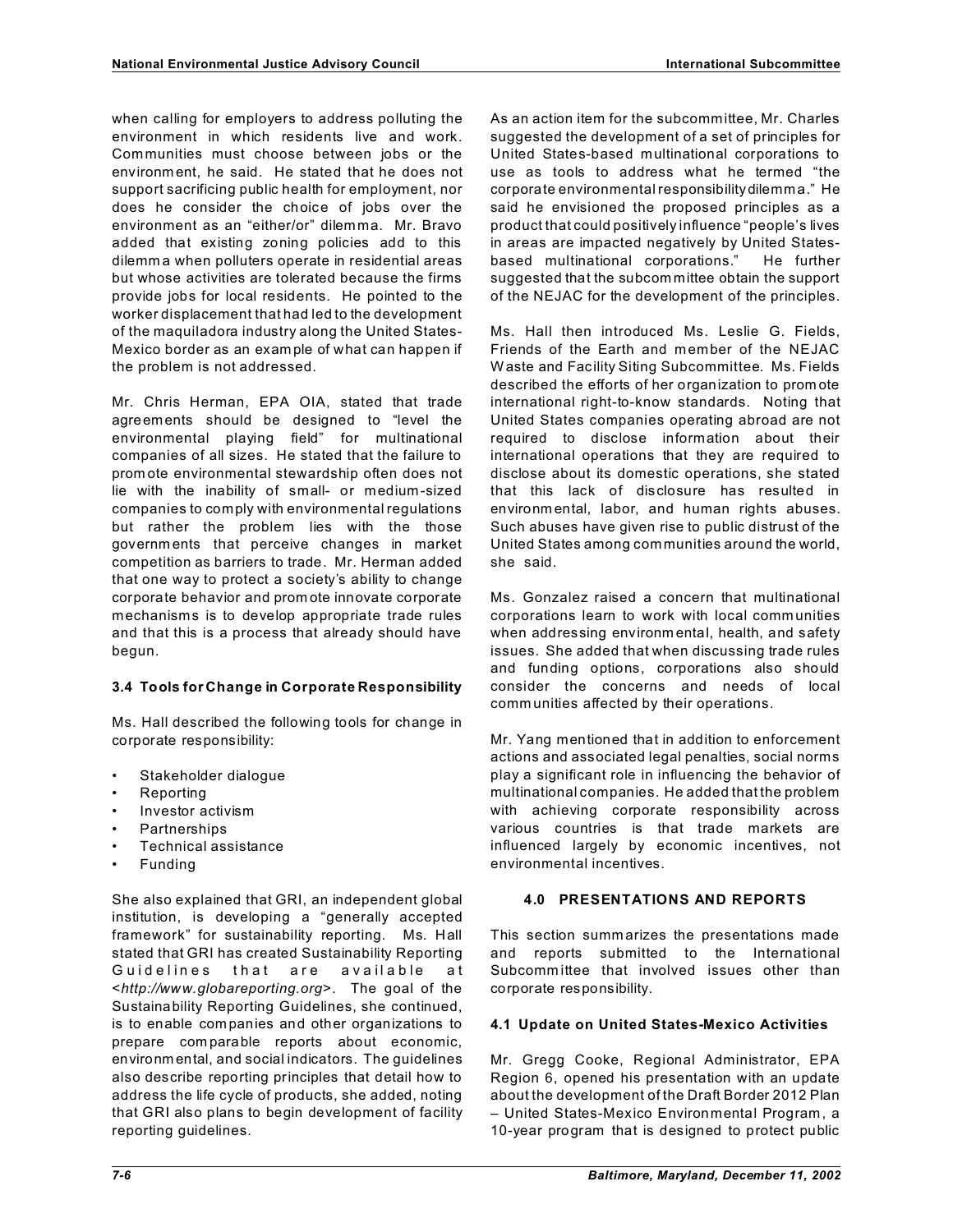health and the environment along the United States-Mexico border. He stated that to develop the draft plan, EPA had worked with local, state, and tribal governm ents along the border to achieve a "comm unity-based level of participation." As part of that effort, EPA had hosted 11 public meetings to discuss the development of the draft plan, he added, noting that many of the meetings were well attended by citizens of Mexico. Mr. Cooke added that copies of the Draft Border Plan had been distributed to obtain public comm ents and that the public comment period had ended on November 22, 2002. Mr. Cooke encouraged the mem bers of the subcom mittee to subm it com ments to the report.

Mr. Bravo asked why site-specific cleanup plans are not addressed in the draft border plan. Mr. Cooke replied that the draft plan divides the United States-Mexico border area among four regional comm ittees centered in "sister cities," those cities located directly across from another city situated on the Mexico side of the border. These comm ittees have been asked to focus on environmental and environmentallyrelated public health issues specific to each region, he said, which should address site-specific cleanup efforts.

Ms. Laura Yoshii, Deputy Regional Administrator, EPA Region 9, began by stating that the draft border plan reflects the International Subcom mittee's desire to take a comm unity-based, "bottoms up" approach to environmental issues in the border area. She added that the plan focuses on EPA's obtaining positive environmental results, not just conducting meetings about environmental issues. Ms. Yoshii said that in addition to developing the draft border plan, EPA is continuing to promote progress on water infrastructure development and tribal land, solid and hazardous waste, and air quality monitoring issues. She emphasized that EPA wants to build the capacity of comm unities located along the border to address local environmental issues and that the EPA border offices in San Diego, California and El Paso, Texas, rem ain available as resources for this effort.

Mr. Charles asked what environmental standards would be applied to projects or activities along the border. Ms. Yoshii replied that the standards would be specific to the country in which a site is located.

Mr. Jerry Clifford, Deputy Assistant Administrator, EPA OIA, stated that the initiation of an environmental program, such as that outlined in the Draft Border Plan, is not a revolutionary idea for the United States but is entirely revolutionary for Mexico. In the past, he explained, efforts to address environmental issues along the border had not involved Mexican citizens because there had not been a mechanism through which to engage individual citizens. Mr. Clifford added that public participation is new to many citizens of Mexico. Until the development of the Draft Border 2012 Plan, he explained, representatives of EPA and Mexico's Secretariat for Environment and Natural Resources (SEMARNAT), the environmental authority for Mexico, had been working together on a government-to-government basis but that such efforts had not involved the citizens of Mexico in any local capacity.

Mr. Bravo stated that although binational partnerships had been formed to address environmental issues along the United States-Mexico border, efforts to ensure environmental justice in that region had not had an impact. He also stated that despite the fact that commissions, such as the BECC and the NAD Bank, they do not focus on environmental justice issues in the border region. Citing the recent com pletion of the subcommittee's report about the International Roundtable on Environmental Justice on the United States-Mexico Border, Mr. Bravo stated that there is a need for a regular avenue for comm unity input into decisions about environmental issues. He recomm ended the creation of an additional comm unity-based advisory comm ittee to provide input to EPA about border environmental justice issues. He asserted that people living in comm unities located along the United States-Mexico border are not interested solely in attending meetings; rather, he said, they would prefer to see results in the form of site cleanups.

Ms. Yoshii addressed Mr. Bravo's comm ent by stating that under the Draft Border 2012 Plan, tangible results should be obtainable. Mr. Enrique Manzaniilla, EPA Region 9, added that site cleanups are an issue throughout Mexico, not solely at sites along the United States-Mexico border. Mr. Cooke stated that the formation of an additional advisory comm ittee to address environmental justice in the border region would not be effective. In addition, he stated, site-specific environmental justice issues are better approached on a local or regional level. Mr. Clifford added that the Draft Border 2012 Plan is not designed to have "government bureaucrats sitting around the table" but rather to have local com munity representatives living on both sides of the border working together to address priorities.

Mr. Bravo stated that the existing commissions addressing border issues focus prim arily on water pollution issues. Many other issues need to be addressed, he asserted. Mr. Clifford responded that the BECC and the NAD Bank were designed to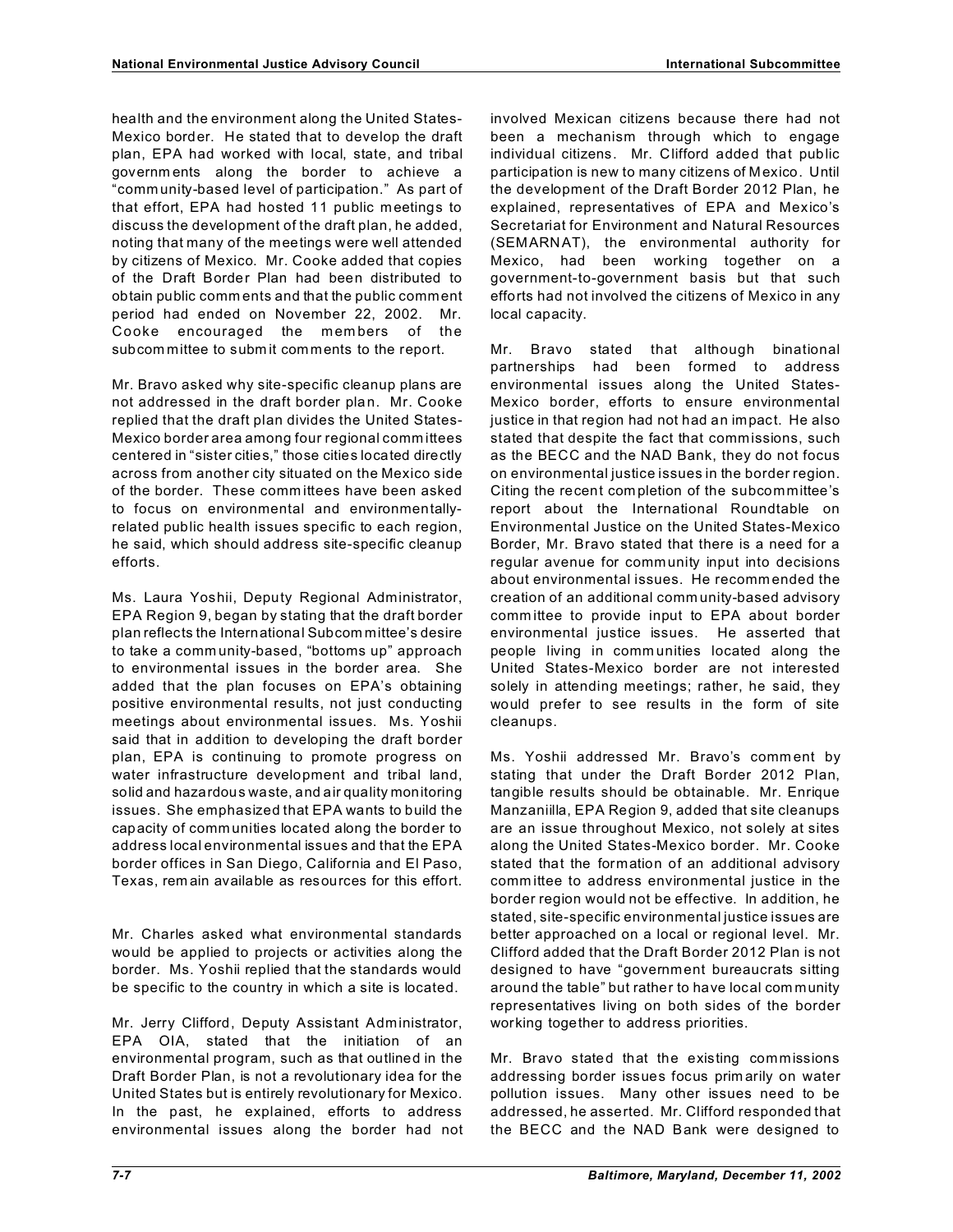address water and water infrastructure issues. The top three priorities for SEMARNAT are "water, water, and water," acknowledged Mr. Cooke.

## **4.2 Update about Persistent Organic Pollutants**

Ms. Angela Bandemehr, EPA OIA, presented information about the progress of the Stockholm Convention on Persistent Organic Pollutants (POP), a global treaty adopted in May 22, 2001 to protect human health and the environment from POPs. She reported that the United States, along with 150 other countries, have signed the treaty; only 23 countries have ratified it, she said. Ms. Christine Whitman, EPA Administrator, signed the treaty in May 2001, Ms. Bandemehr noted; adding that the legislative package for the treaty is under Congressional review for ratification. Voluntary implementation of the Stockholm Convention begins prior to its entry into force, which will occur after 50 countries have ratified the treaty, she said.

Ms. Bandemehr then provided a description of POPs, explaining that they are organic compounds from natural or manm ade sources that remain intact in the environment for long periods of time, become widely distributed geographically, accumulate in the fatty tissue of living organisms, and are toxic to humans and wildlife. There are two different types of POPs, she continued, comm enting that POPs either are substances produced intentionally (such as pesticides and industrial chemicals which include chlordane, DDT, endrin, heptachlor, mirex, and manmade polychlorinated biphenyls (PCB)), or unintentionally (such as dioxins, furans, and naturally-occurring PCBs). Ms. Bandemehr explained that exposure to POPs can occur through during their production and use, and in the consumption of food contaminated with POPs. Populations with a potentially higher risk of exposure to POPs are those exposed through use and those who rely on a subsistence diet of foods contaminated with POPs, she said.

Ms. Bandemehr explained that the key provisions of the Stockholm Convention require parties to:

- Prohibit most of the production and use of nine pesticides and industrial chem icals
- Restrict the production and use of DDT
- Prohibit the production of new PCBs, and plan the phase-out of the use of PCBs by 2025
- Take measures to reduce or eliminate releases of POPS generated as the by-product of other processes
- Manage wastes containing POPs in an environmentally sound manner

The treaty also contains a provision for the addition of new POPs to the list of chemicals subject to the terms of the treaty. Each of the ratifying parties is required to develop an implementation plan, an action plan, and a national focal point for the exchange of inform ation, she said. She noted that the Global Environmental Facility is the principal organization tasked with providing interim financial assistance to countries. Provisions for technical assistance for participating countries currently is being developed, she reported.

Ms. Bandemehr reported that the United States has taken a series of actions to address POPs:

- **Pesticides** 
	- -- All uses canceled under the Federal Insecticide, Fungicide, and Rodenticide Act (FIFRA)
	- -- All food tolerances revoked
	- -- No production, import, or export
- PCB<sub>s</sub>
	- -- Manufacture and new uses prohibited in 1978 under the Toxic Substances Control Act (TSCA)
	- -- Regulated as a hazardous air pollutant under the Clean Air Act (CAA)
	- -- Regulated as a priority toxic pollutant under the Clean Water Act (CWA)
- Dioxins and Furans
	- -- Regulated as hazardous air pollutants under the CAA
	- Regulated as priority toxic pollutants under the CWA

Ms. Bandemehr also presented the subcomm ittee with copies of resources about POPs and the Stockholm Convention through which to find outreach materials and information about points of contact.

## **4.3 Update on the Aerial Eradication of Coca Crops in Colombia**

Ms. Betsy Marsh, Am azon Alliance, a nongovernment organization, provided an update about Plan Colombia, a program to eradicate coca crops in Colombia that is funded by the U.S. Department of State (State Department). She comm ented that the issues associated with the program first had been brought to the attention of the NEJAC more than two years ago, who had in turn had asked EPA to become involved in monitoring Plan Colombia. She then praised the subcommittee for its opposition to Plan Columbia.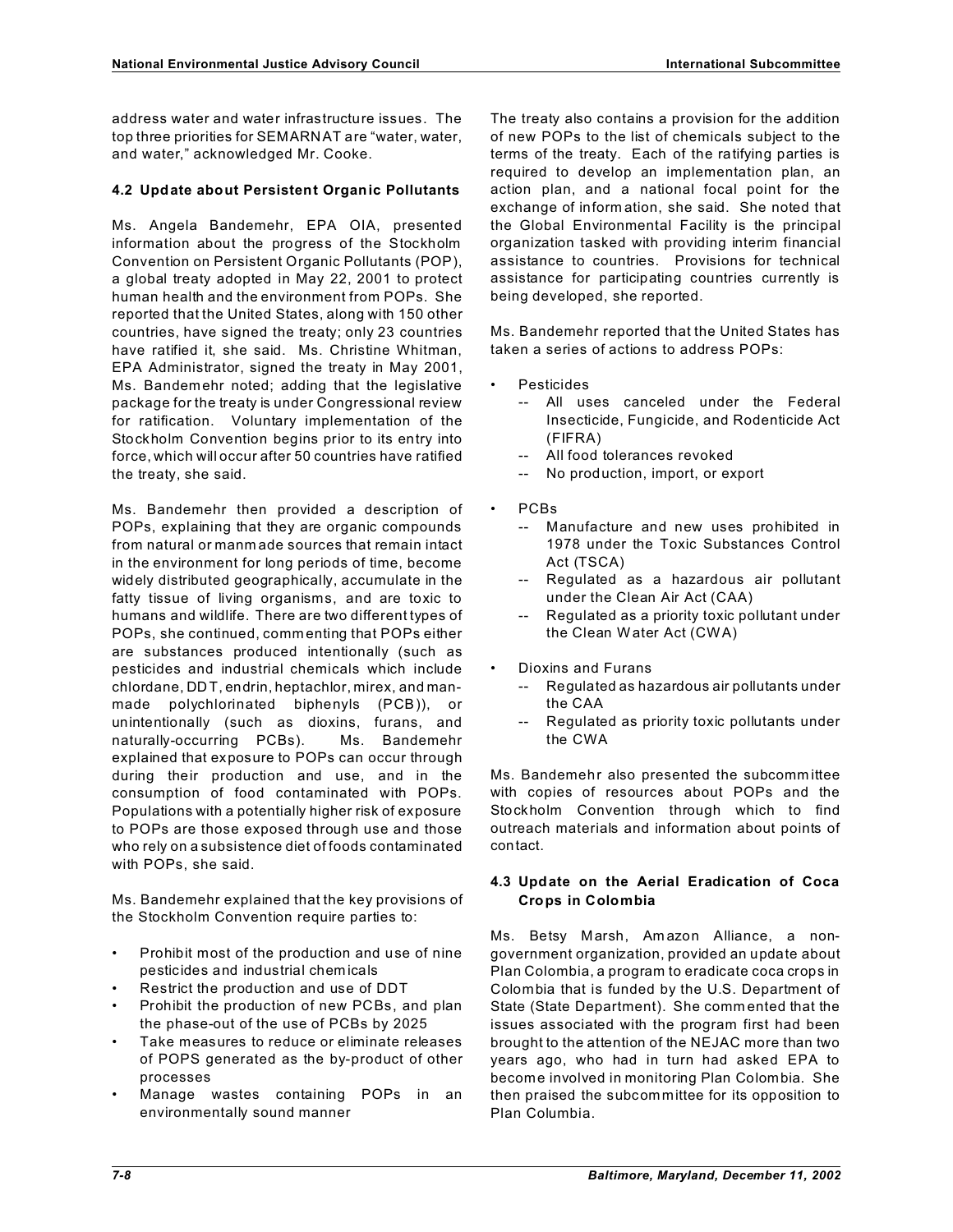Ms. Marsh reported that since the plan's inception, more than \$1 billion in support had been provided by the State Department for the counter-narcotics program that has as its primary component the aerial spraying of herbicides that are intended to destroy illegal coca crops in Colum bia. The program initially covered 235,000 acres in 2001 which was increased to 300,000 acres in 2002, she explained. She stated that the program is considered by many to be ineffective.

Ms. Marsh stated that her organization had been working with EPA to encourage the U.S. Congress to require the State Department to conduct the aerial spraying of herbicides in accordance with all label requirements and to conduct an adequate assessment of the human health risks associated with the program. She said that in response to the State Department's *Report on Aerial Spraying in Columbia*, EPA had prepared a report which highlighted its uncertainty about the hum an health risks and the lack of data about the effects of the 20 year program. Ms. Marsh added that a letter written by EPA to Congress refrained from drawing attention to such concerns and that the State Department had downplayed the concerns and stated that it would switch to a less toxic mixture of pesticides. Currently, the State Department is supporting a \$440 million foreign aid bill to continue the aerial spraying program in Columbia, but the legislation has not yet been approved, she stated. The bill includes the conditions that the herbicide application must be carried out in accordance with label requirements and that the risk to human health must be evaluated, she said.

Ms. Kim Stanton, Washington Office on Latin America, first commented that her organization focuses on the "human rights side" of the aerial spraying program. She then explained that the legislation, first proposed by the U.S. Senate and which includes provisions for effective monitoring and enforcement, had not been voted on by either members of the Senate or the U.S. House of Representatives. She noted that in addition to the President signing the final legislation, the Secretary of State will be required to certify the bill. She added that the fate of the bill would be known in January or February 2003.

Ms. Cameryl Hill-Macon, EPA OIA, explained that EPA had insufficient information to perform an adequate analysis of the aerial spraying program. The actual chemical make-up of the herbicides used had not been comm unicated to EPA.

### **4.4 Update on Farmworker Health and Worker Protection Programs**

Ms. Allie Fields, EPA Office of Prevention, Pesticides, and Toxic Substances (OPPTS), began by introducing that office's recent work on pesticide worker safety programs. She noted that the programs currently include an applicator certification and training program, an agricultural worker protection program, outreach and education programs, and the development of national strategies to encourage health care providers to provide coverage for agricultural workers.

Ms. Fields stated that the applicator certification and training program includes national standards for purchasing and applying restricted-use pesticides. She reported that the program had been reviewed by EPA in 1998 and 1999, which had identified several recomm endations for revisions to the program. Those recom mendations were presented in a Draft Program Proposal as follows: update competency standards for applicators, establish a core competency exam for applicators, establish a minimum age standard for applicators, and integrate the program with other worker safety programs, such as those handled by the Occupational Safety and Health Administration.

Ms. Fields stated that EPA's agricultural worker protection program is designed to reduce risks of illness or injury resulting from occupational exposure to pesticides by agricultural workers and pesticide handlers. The program requires basic safety training, informationalposters, notification to workers about pesticides, the central posting of labels, and site inform ation, she said. Ms. Fields then described the milestones achieved by the program from 1983 through 2002. She explained that the program assessment facilitated development of a national enforcement program element review, national program assessment workshops, and workgroup projects. Ms. Fields also described the outreach and education programs, whose elements include training, Hispanic radio network programs, videos, manuals, and curricula.

Dr. Artensie Flowers, EPA Office of Prevention, Pesticides, and Toxic Substances, presented information about an initiative of the National Environmental Education and Training Foundation (NEETF) and the EPA Office of Pesticides Program working in collaboration with the U.S. Department of Health and Human Services (DHHS), the U.S. Department of Agriculture (USDA), and the U.S. Department of Labor (DOL). The objective of the initiative, she reported, is to improve the recognition, managem ent, and prevention of health effects from exposure pesticides and to integrate environmental health and safety concerns at all levels of education for the target audiences, primary health care